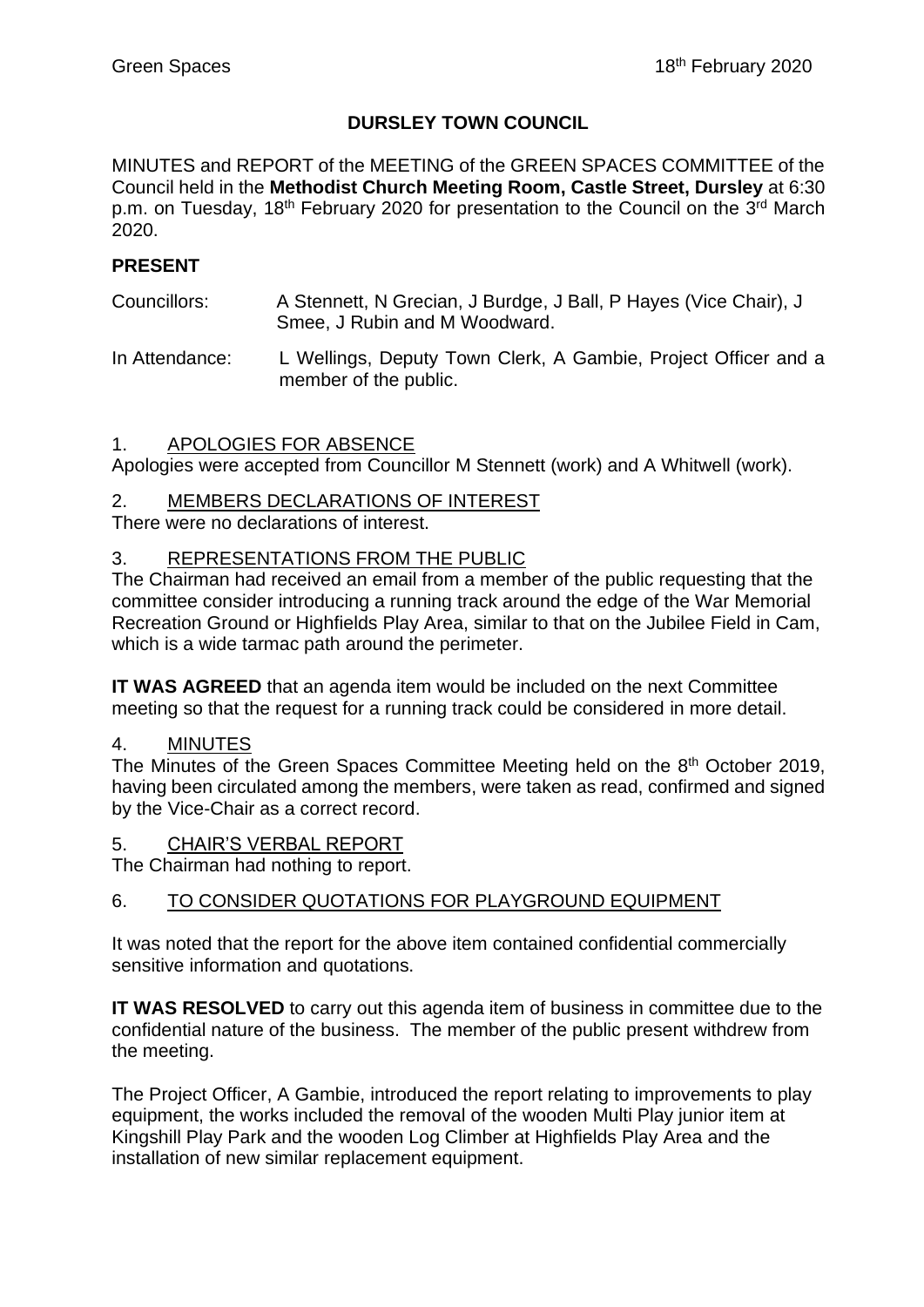Six playground contractors submitted options and quotations which were considered.

**IT WAS RESOLVED** to accept the quotation from ESP Play Park for a large Climbing Pyramid to replace the Junior Multi Play item in Kingshill Play Park at a cost of £13,268, subject to clarification of the following:

- a) The unit and nets are modular in design and as such would allow easy maintenance and replacement of the different parts should it be subjected to damage.
- b) The special space requirements and arrangements for relocation of existing items e.g. the springer, within the play park.

**IT WAS RESOLVED** to accept the quotation from Redlynch Lappsett for the Cloxx Uranium at a cost of £18,946, subject to clarification of the following:

c) The unit is modular in design and as such would allow easy maintenance and replacement of the different parts should it be subjected to damage.

The member of the public re-joined the meeting.

# 7. UPDATES AND REVISIONS TO THE CEMETERY REGULATIONS

Members considered the updates and revisions to the Cemetery Regulations, issued with the agenda, as follows:

- a) **IT WAS RESOLVED** to accept the proposed minor updates to pages 8, 12 and 14 of the Cemetery Regulations.
- b) **IT WAS RESOLVED** to accept the revised interment booking form.
- c) **IT WAS RESOLVED** to accept the revised memorial booking forms and the proposed template for 'Certificate of Compliance'. Those carrying out works to memorials may either use the new certificate template or their own design, subject to it containing the same information.

In relation to a question about benches, it was noted that the 'Kingshill Cemetery Guidelines for Memorials and Planting' leaflet refers to memorial benches and that those wishing to install them must apply for permission; Council Officers take account of various factors (incl. siting issues, maintenance, design and materials) when considering granting permission.

#### 8. TO CONSIDER APPLYING FOR A DIOCESE FACULTY FOR WORK AT ST MARK'S CHURCH

Members considered the removal of broken/unsafe metal grave surrounds at St Mark's Church, this included advice and information from the Council's Health and Safety Consultant and the Diocese of Gloucester on the matter.

It was noted that the current cost of a Faculty Application stands at £306 (Incl. VAT). It is anticipated that only one application would be required.